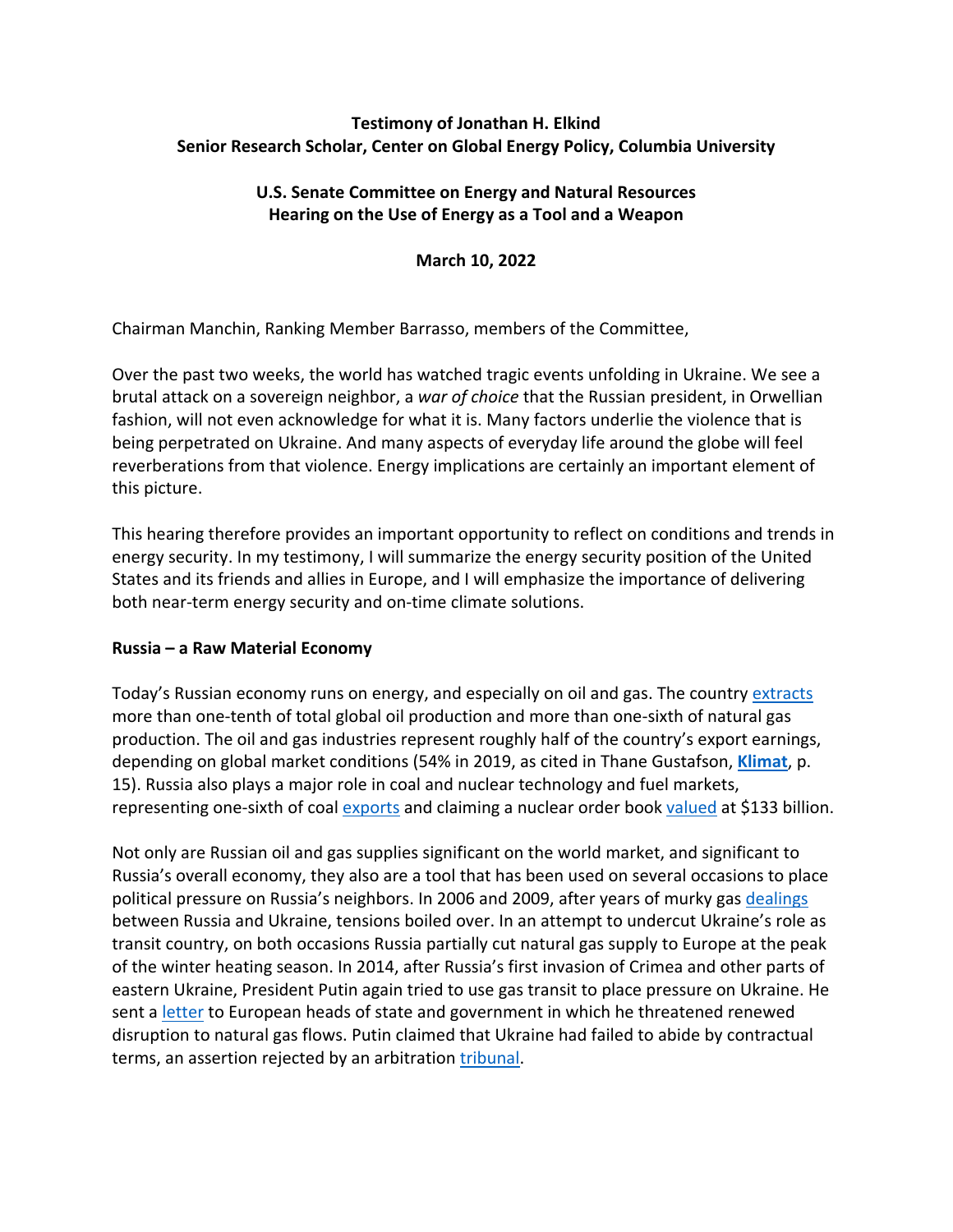Ukraine was not the only country that had to manage Russia's efforts to use gas trade for political leverage. Gazprom stubbornly refused requests from independence-minded Lithuania, long an exclusive Gazprom consumer, to adjust prices to more fully reflect market realities. Only when Lithuania began liquefied natural gas (LNG) imports at [Klaipeda](https://www.nytimes.com/2014/10/28/business/energy-environment/lithuania-offers-example-of-how-to-break-russias-grip-on-energy.html) did Gazprom abruptly find itself able to offer a 20% reduction in price. Gazprom had lost its leverage. Likewise, Poland has experienced protracted disputes with Gazprom over [pricing and terms.](https://www.oxfordenergy.org/wpcms/wp-content/uploads/2020/06/Russian-Poland-gas-relationship-risks-and-uncertainties-Insight-70.pdf) Poland ultimately opted to diversify away from Russian supplies and is instead focusing on LNG imports and new pipeline infrastructure. Such moves do not come cheap, but Polish officials have stressed that they are ready to invest to protect their independence.

Russian officials and some non-Russian commentators often claim that Russia is and has been a reliable energy supplier, even during the peak of the Cold War. The reality as we have seen is more complicated — a mix of commercial-economic and political motivations. Soviet, and later Russian, gas trade with customers in northwest Europe operated without major hiccups for years. But Russian treatment of less powerful European customers in central and eastern Europe betrayed Moscow's willingness to exploit its market power to exert political pressure.

Today, with Russian forces attacking Ukraine and Russia looking for ways to reply to pressure from Europe and the United States, we should look hard at our country's own energy security and that of our European allies and friends.

# **US Energy Security – Certain Strengths, More Needed**

The energy security position of the United States is far from perfect, but it has a number of positive aspects. The first is the strength of US energy companies and the diversification of the US energy resource mix. Our oil and gas industry is strong, with a number of companies employing industry-leading techniques to extract needed resources while limiting the local and global environmental impacts of their operations. Domestic oil and gas production has a central role to play in our energy security today, especially given the risk that Russian oil deliveries may drop for any one of a variety of reasons. Outlooks for US oil production in 2022 foresee growth from [three-quarters](https://www.eia.gov/todayinenergy/detail.php?id=51318#:%7E:text=In%20the%20February%20STEO%2C%20we,average%2012.6%20million%20b%2Fd.) of a million barrels per day to perhaps as much as a [million and a quarter](https://www.iea.org/reports/oil-market-report-february-2022?mode=overview) barrels per day.

Despite this good news, it would be a mistake to view oil and gas production alone as a silver bullet for energy security. Consider the uncertainty that gasoline consumers faced last May when one of our major refined-product supply arteries, the Colonial Pipeline System, was taken off-line after a [cyberattack.](https://www.reuters.com/business/colonial-pipeline-ceo-tells-senate-cyber-defenses-were-compromised-ahead-hack-2021-06-08/) Consider this week's unsettling [news](https://www.bloomberg.com/news/articles/2022-03-07/hackers-targeted-u-s-lng-producers-in-run-up-to-war-in-ukraine) of a mid-February attack on nearly two dozen natural gas producers and exporters. Consider also the increasing physical vulnerability of large portions of the oil and gas industry that will need to invest significantly to adapt its own infrastructure to avoid catastrophic [impacts](https://www.wsj.com/articles/big-oil-is-vulnerable-to-climate-change-literally-11627637435) from sea level rise, droughts, wildfires and other climate-driven events.

Some environmental advocates, when talking about the use of any fossil fuel, would prefer to see the United States "leave it in the ground." Such an approach would create significant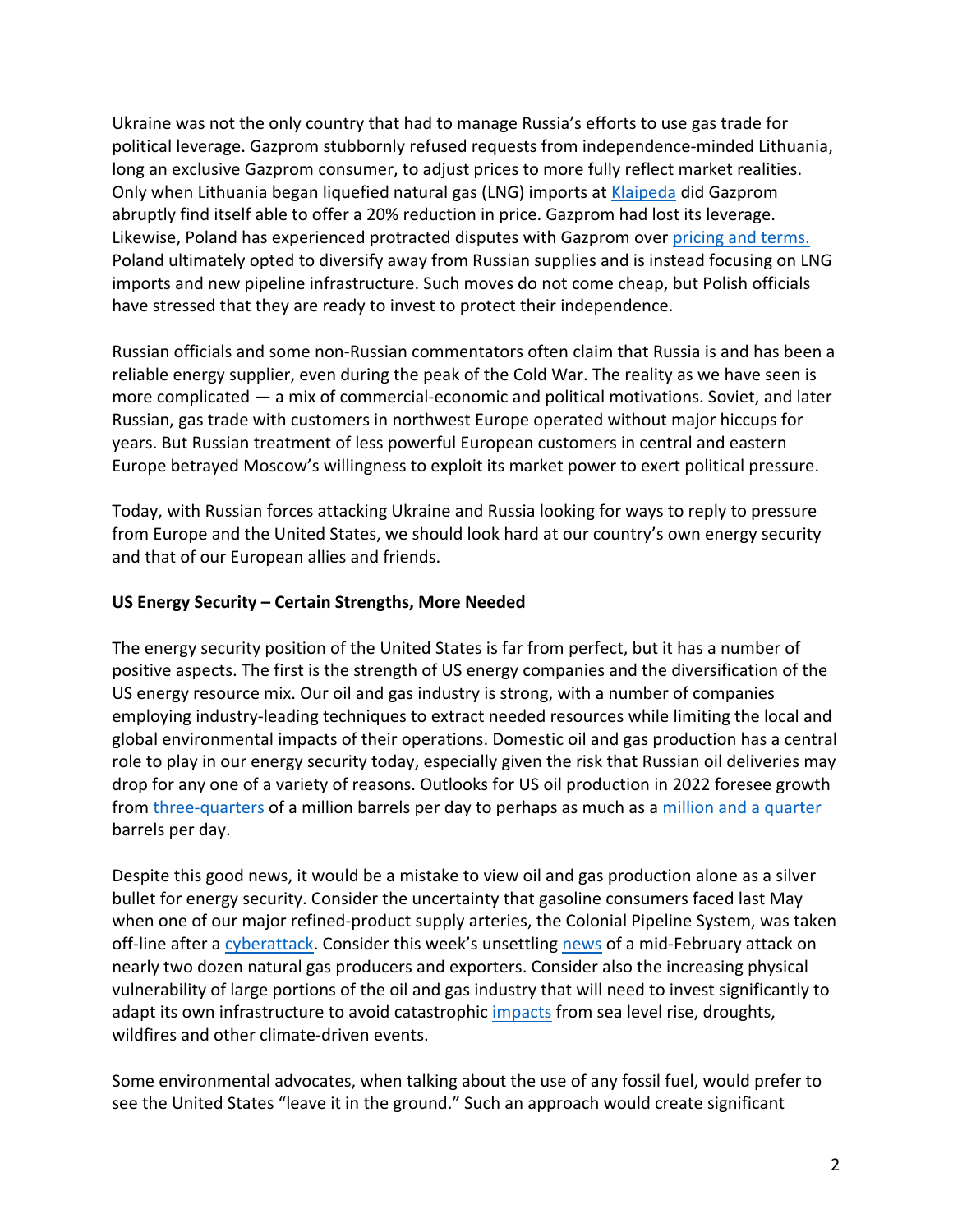negative impacts on American households, companies, and workers. We clearly need to change our oil and gas usage patterns dramatically to avoid the worst outcomes of climate change. But to do this, we need to employ a combination of *policies* that reflect the true damage from greenhouse gas emissions and *technologies* that enable our economy to keep thriving and growing. We cannot deny the role of oil and gas in our energy economy today, and in fact doing so would only increase the challenge of accelerating real climate progress, as we absolutely must do.

Another positive aspect of our current energy security position is the fact that we have diversified energy systems. In this context, I want to focus on two particular trend lines. One is the dramatic [growth](https://www.eia.gov/todayinenergy/detail.php?id=50918) of wind and solar power in countless locations across our country. From the West Texas hills to the New York Bight, from the plains of Iowa to mountaintops in Appalachia, wind and solar power capacity has lately dominated new generation investments. These projects offer opportunities for regional economic growth: creation of local supply chains, new job creation, and fiscal revenues. We should not miss the point, however, that the rapid growth of new renewable energy capacity increases significantly the importance of modernizing our electrical transmission and distribution grids. We have to find effective ways to speed up interconnections with regional transmission organizations as well as procedures for siting and permitting.

Nuclear power also plays an important role in a diversified American energy economy. Unfortunately, this reality is under threat. Nuclear power provides roughly one-fifth of our electricity nationwide, and roughly half of our zero-carbon electricity. Many US reactors are reaching the end of their operating licenses and some will go off-line unless we put in place policies that reflect the value of their carbon-free electrons. There is also the question of where the nuclear power industry is going. Exciting steps are occurring in the development of new, advanced reactors: small modular fission technologies, new fuels, new approaches to fusion, and more. In this context, we need to focus on our ability to produce the nuclear fuels required for both the current reactor fleet and the new technologies that will be entering commercial operation in a few years.

Let me offer one last comment on the significance of innovation and commercialization of new technologies for US energy security. The Biden administration, and particularly the Department of Energy, are focusing hard on how to support innovation, commercialization and deployment of a wide range of new energy technologies that can emerge into the marketplace and deliver both secure, American-made energy systems and the decarbonization we need. The range of technologies is wide — in fact as wide as the provisions of the Energy Act of 2020 that this Committee developed, moved through the Congress, and delivered to the president's desk for signature: It is backbone pipelines to move carbon dioxide to sequestration sites, zeroemissions hydrogen, long-duration energy storage, vehicle electrification, energy efficiency for buildings, critical materials for the clean energy transition and much more. We need a comprehensive approach to innovation and commercialization to enhance our energy security, sustain the diversification of our energy economy, and create new industries for American competitiveness.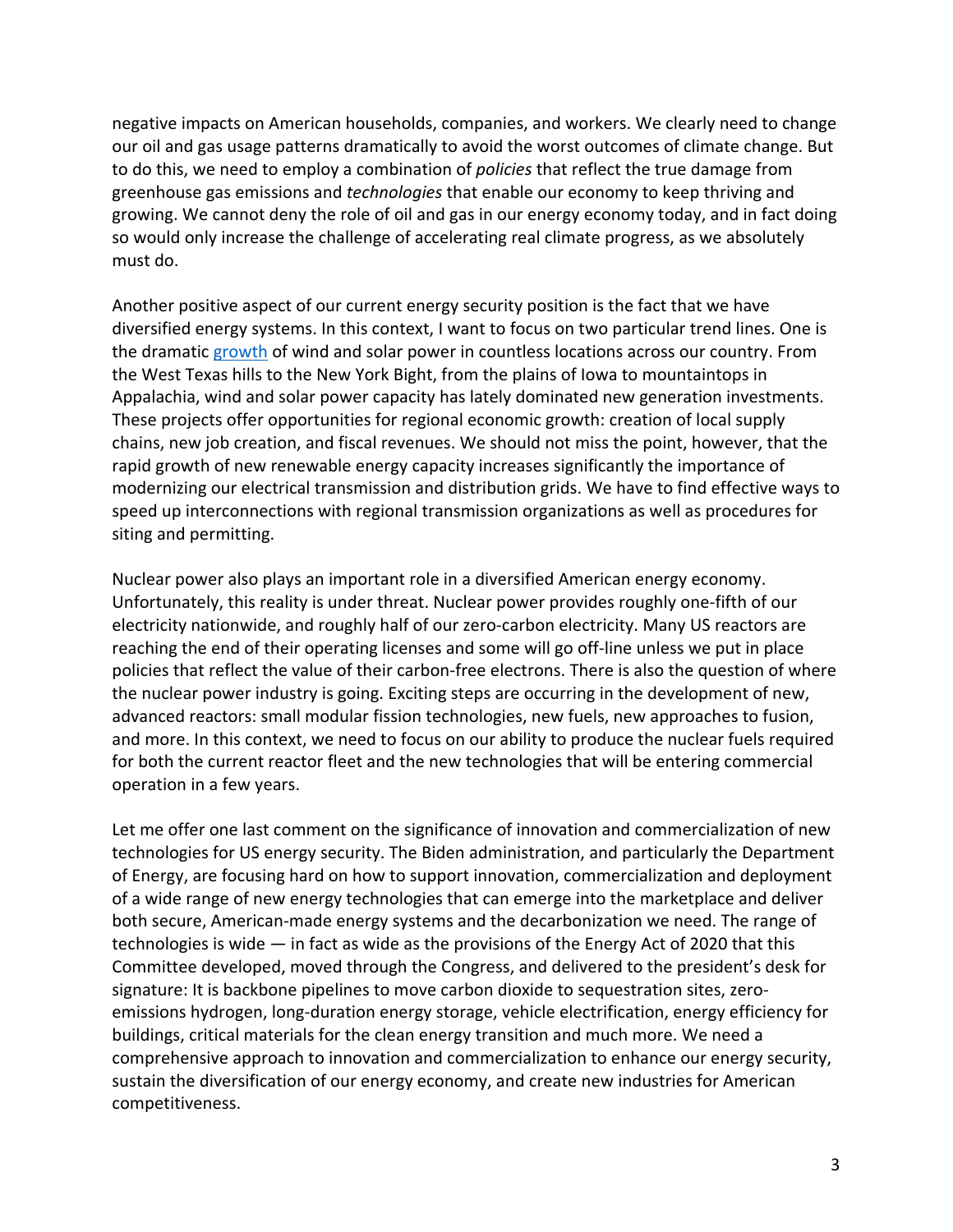#### **European Energy Security – Current Vulnerability Despite Progress**

Having surveyed the US energy security landscape, I now turn to Europe. Here too, one can see certain areas of strength and many areas of improvement in the past decade, but also some important areas of vulnerability, especially in view of tensions arising from the war in Ukraine.

In the past two decades, Europe has grown steadily more [reliant](https://www.bloomberg.com/news/articles/2022-03-06/ukraine-war-exposes-europe-failure-to-heed-warnings-over-russia-gas) on Russian natural gas supplies as Europe's own production has waned in the Netherlands, the North Sea offshore, and Norway. Today, 40% of Europe's natural gas supply comes from Russia, as well as 35% of Europe's oil and 40% of its coal supplies. It is obvious that Europe's natural gas reliance today creates real challenges. Less well-recognized but important to acknowledge is the fact that the European Union has taken [significant steps](https://www.energypolicy.columbia.edu/research/commentary/talking-past-each-other-transatlantic-perspectives-european-gas-security) in the past decade to improve its natural gas security. In the wake of Russia's invasion of Ukraine in 2014, the EU evaluated its vulnerabilities to supply shutoffs through a series of stress tests, updated its security of supply directive, and created mandatory new obligations to have alternative supply lines. The EU brought an antitrust case against Gazprom for engaging in price manipulation and other anticompetitive practices. Brussels forced an end to so-called destination clauses (which limit a buyer's ability to trade gas to other parties), added new LNG receiving terminals, and enhanced interconnections between EU member states in electricity and natural gas transmission.

But as recent days have made only too plain, more improvements are needed to protect Europe's energy security. Across the continent, decision makers are looking at options that they resolutely rejected in the past. France is hosting on March 10 and 11 an informal EU summit to debate a new EU energy strategy. In Brussels and in a number of other EU capitals, possible structures are being [debated](https://www.ft.com/content/c683136c-8067-439a-9162-2baea2723c20?desktop=true&segmentId=7c8f09b9-9b61-4fbb-9430-9208a9e233c8#myft:notification:daily-email:content) to ensure that natural gas storages are at least 80% full by October – far exceeding recent years. The EU is also looking at a [variety](https://www.euractiv.com/section/energy/news/leak-eu-drafts-plan-to-ditch-russian-gas/) of approaches to reduce natural gas demand by accelerating renewable energy development, substituting in biogas from agricultural waste and/or zero-carbon hydrogen, and increasing the efficiency of the building stock. (It is hard to see how these options will yield appreciable impact in the near term, but directionally they may be positive.) Germany, with its new coalition government, is reviewing [ideas](https://www.reuters.com/business/energy/ukraine-russia-crisis-forces-germany-rethink-coal-exit-2022-03-02/) that would have seemed unimaginable only two weeks ago: a coal reserve and perhaps even a delay in the decommissioning of Germany's final three nuclear power plants (now due to be retired at year's end under a decision that the Merkel government set in motion after the Fukushima nuclear accident in 2011). That said, Berlin indicated on March 7 that it does not support a voluntary **cessation** of energy purchases from Russia.

Europe surely will hope to procure additional supplies of LNG from the United States, Qatar and elsewhere if supplies from Russia are disrupted or appear that they could be. But these new purchases will only happen if European gas buyers outbid other off-takers, including those in East Asia. Historically, European LNG [prices](https://www.eia.gov/todayinenergy/detail.php?id=51358) have not been sufficiently attractive to draw significant flows to European terminals, although this old truism changed dramatically at the end of last year, and up to three-quarters of US LNG cargoes flowed to Europe in January and February. Moreover, current European LNG facilities do not have sufficient capacity to meet all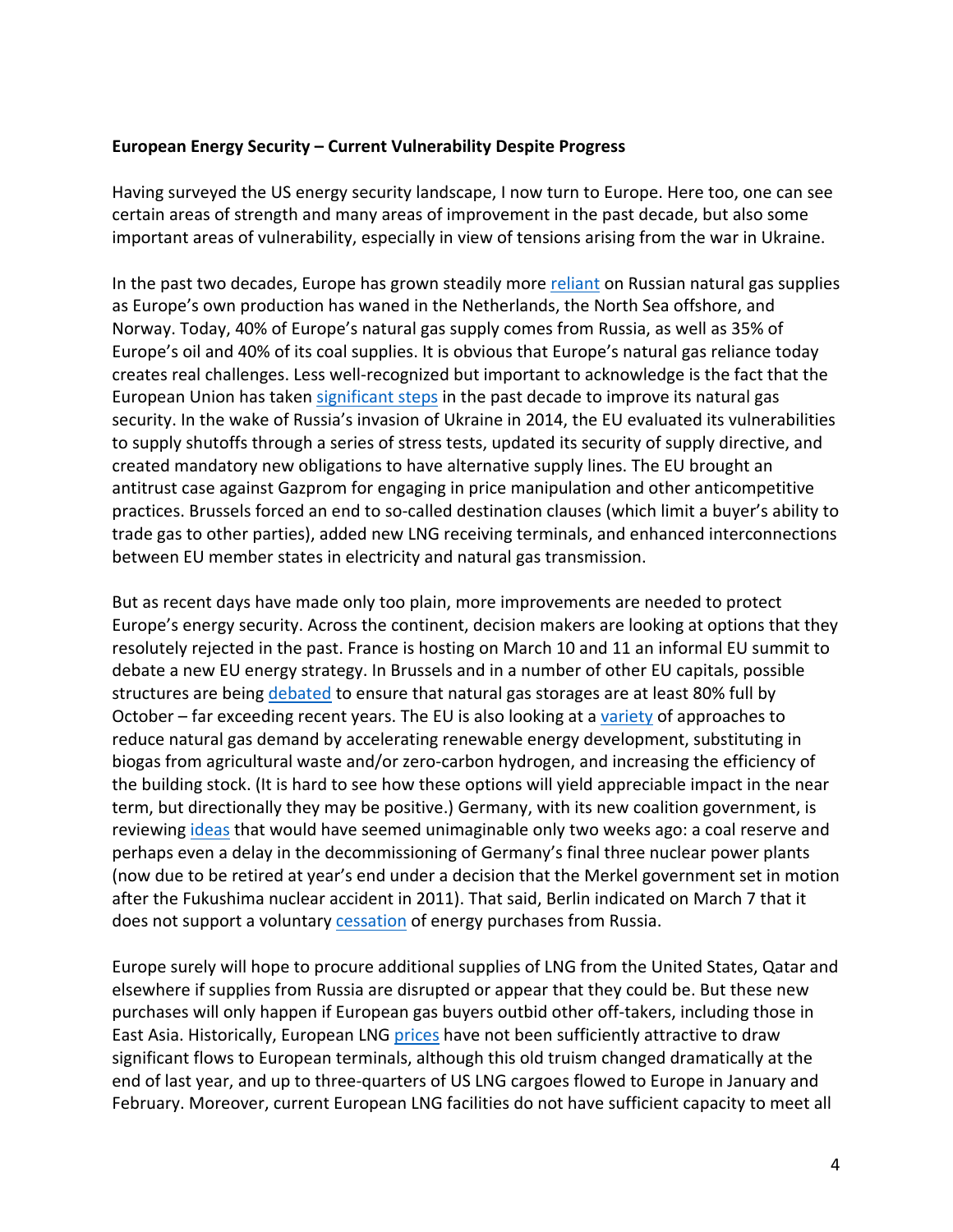of Europe's needs if pipeline connections were severed. And certain parts of the EU — such as the Iberian Peninsula — are essentially natural gas islands with minimal connection to the rest of Europe's gas grids.

# **US-European Collaborations**

Europe and the United States face a number of common energy security threats, and closer collaboration in these areas is a natural priority that has already been [recognized](https://www.state.gov/joint-statement-on-the-u-s-eu-energy-council/) by EU officials and the Biden administration. For example, cyberthreats pose significant risks for American energy systems and are an important challenge for Europe as well. Cyberthreats become steadily more concerning as American and European power systems and natural gas systems each become more integrated. This development creates interdependencies between neighboring EU member states and between the power and gas systems. To highlight one specific European case of cross-border dependencies, Germany has struggled to build sufficient high-voltage transmission capacity to move electrons from its offshore wind installations in the north of the country to demand centers in the south (an echo of our own challenges with permitting and siting). As a result, Germany relies significantly on so-called [loop flows,](https://documents.acer.europa.eu/Official_documents/Acts_of_the_Agency/Publication/ACER%20Market%20Monitoring%20Report%202019%20-%20Electricity%20Wholesale%20Markets%20Volume.pdf) which involve wheeling power onto the grids of Poland, Czech Republic and other neighbors and then wheeling the power back into Germany farther south. Germany, therefore, also relies on its neighbors' ability to defend their grids against cyberattacks. This is an area of high sensitivity, but close security collaboration among treaty allies may help facilitate productive engagement in the right channels.

Another important area for enhanced US-EU collaboration is integrated European-American supply chains for the energy sector. China's dominance of critical mineral resources and of supply chains for critical energy equipment creates a vulnerability that China has already [demonstrated](https://chinapower.csis.org/china-rare-earths/) a willingness to exploit. Partner countries around the globe are now recognizing this situation as a problem that requires mitigation, so combining US and European efforts with partners such as Australia, Canada, Japan and Korea may be expedient, and institutions like the International Energy Agency can build on **existing work** to help to foster deeper analysis, policy options and possible collaborations.

# **Delivering Both Energy Security and Climate Security**

The United States and our European allies thus face the imperative of strengthening our energy security. Russia's attack on Ukraine has dramatized the fact that unthinkable events — lowprobability, high-impact events — do at times come to pass.

The full energy impacts of Russia's war in Ukraine are not yet clear. Do natural gas pipelines continue to operate in the middle of increasingly devastating attacks on civilian populations and infrastructure? Or do either malevolent or accidental acts knock them out of operation, thus cutting what is for many European countries a vital energy supply line? Do American and European partners allow continued (as of this writing) energy trade despite Russia's actions and